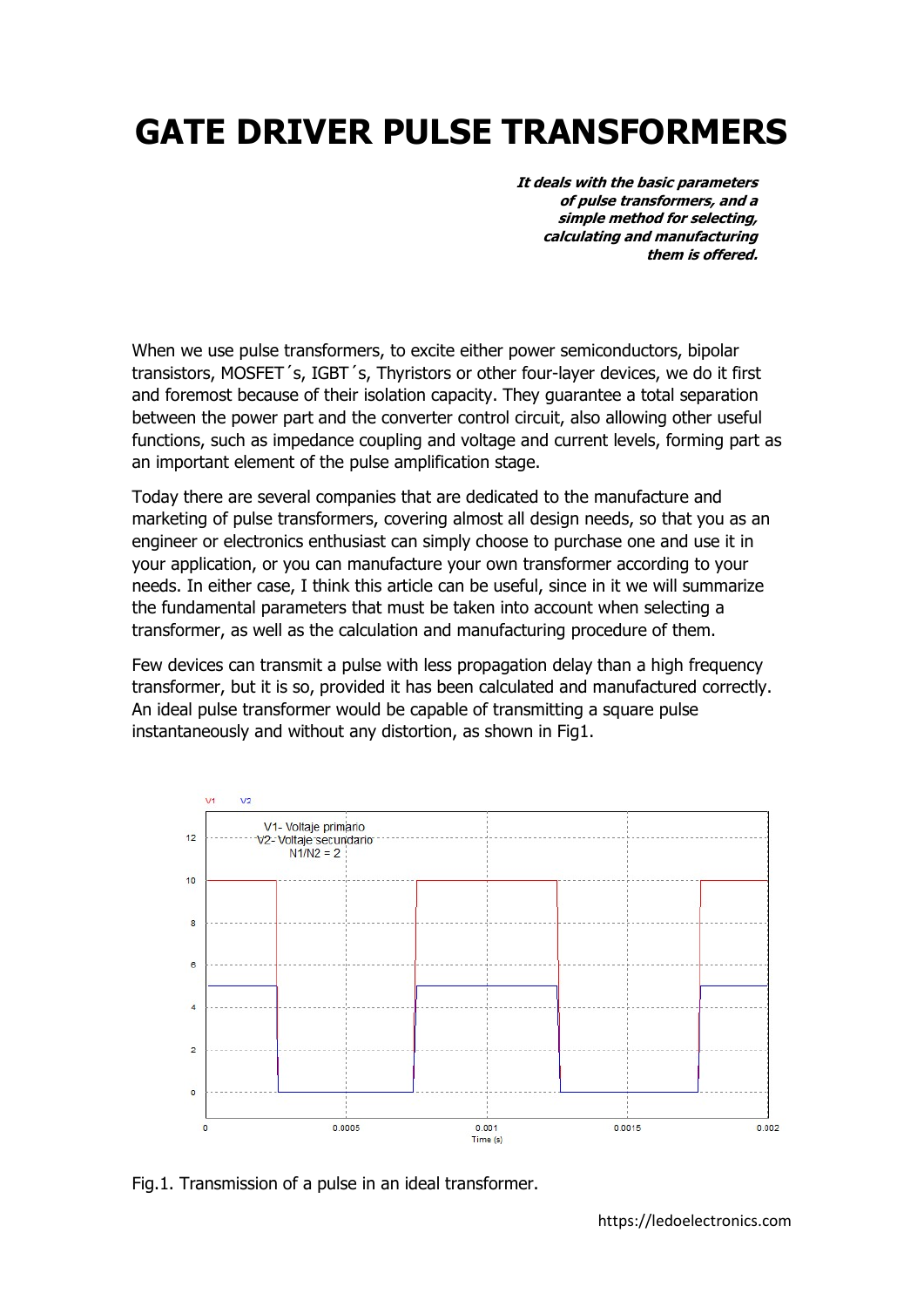This is impossible in real life. Each transformer has associated parasites, which prevent the transmission from being instantaneous, and which cause the signal to be distorted when passing from one winding to another.



Fig.2. Passing a 106 kHz pulse through the Murata 1002C transformer to a 50A MOSFET Gate.



Fig.3. The same signal, but through the Murata 1013C transformer, with 4 uH of parasitic inductance only.

The higher the resistance of the windings and the parasitic inductances of both the primary and secondary, the longer the rise and fall times of the signal in the secondary. The core magnetization current causes the amplitude of the output pulse to be lost according as it increases towards the end of the pulse.

The parasitic capacitance between the windings and between the turns of each coil, in combination with the leakage inductances, cause the appearance of high-frequency oscillations that increase the distortion of the useful signal.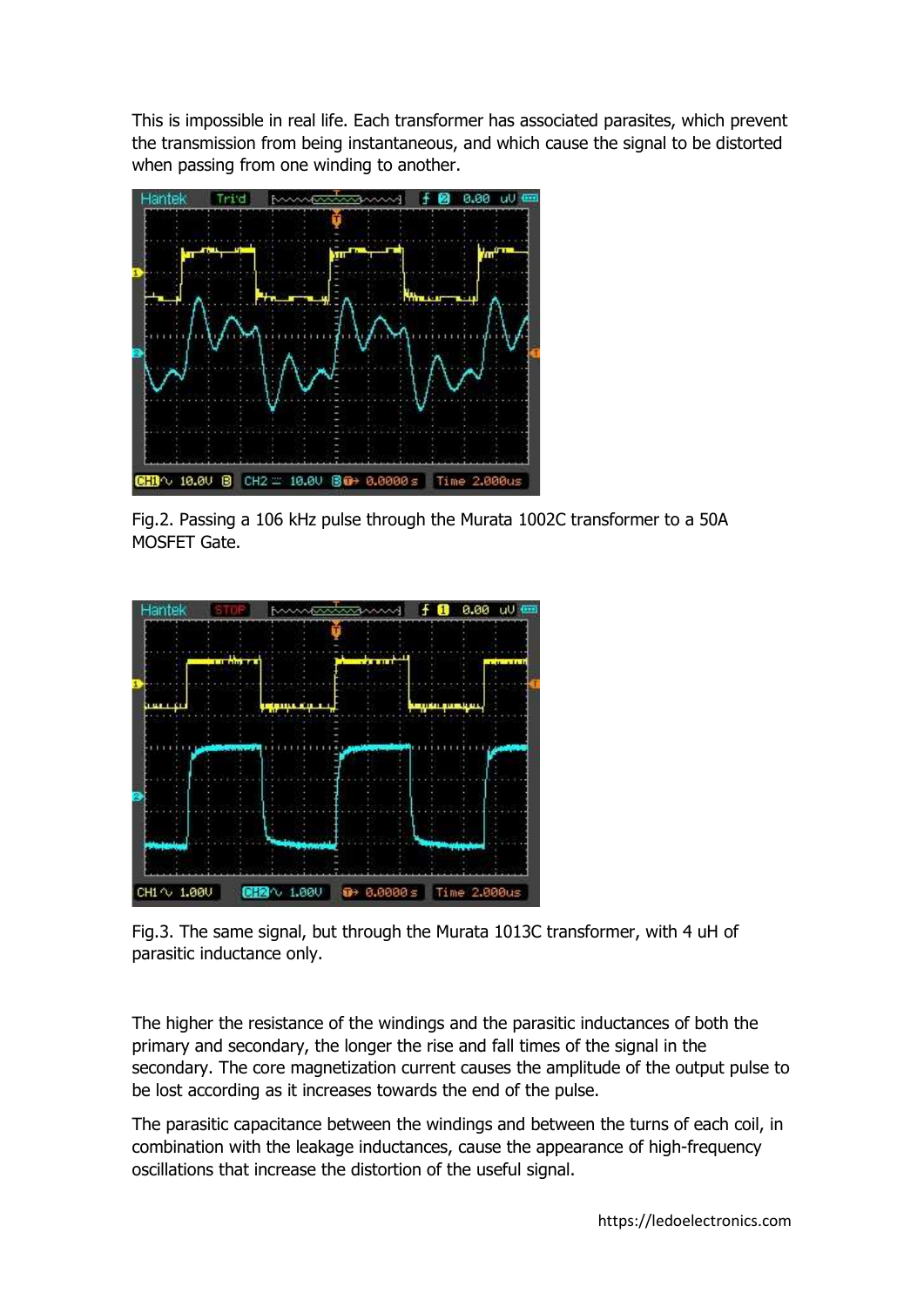Finally, to increase the quality of a pulse transformer we must reduce the following parameters as much as possible:

- Leakage inductance (parasitic inductance)
- Winding resistance
- Parasitic capacitances between turns and between windings
- Core losses.

This is much more difficult than it may seem. The problem is that they tend to be in contradiction with each other, and what is more important: Any action on these unwanted parameters directly affects the good parameters, those that make transformers a truly useful part:

- L Magnetization inductance
- Et Product Volts microseconds. Area under the voltage curve over time that can assimilate a transformer without saturating.
- N Transformation ratio
- Insulation voltage

The parasitic inductance Ls of a transformer arises mainly due to a decrease in the magnetic link M between its coils. Ls can be represented as an inductor with low inductance connected in series with the transformer windings.

The parasitic inductance increases dramatically as the number of turns of the windings increases, and as the separation distance between them increases. A low magnetic permeability of the core used also has a negative influence. Ls increases according as the transformation ratio moves away from one unit, since this worsens the link between the primary and the secondaries.

The main action for its reduction consists in guaranteeing a low number of turns N1, so that it does not exceed 30 turns, but we all know that the useful inductance of the primary depends on the square of N1, on the magnetic permeability of the material used and the dimensions of the core, so that, to guarantee a minimum required magnetization inductance, there is no other solution than to increase the size of the transformer.

The coupling between the windings can be improved by executing a two-wire or threewire winding, in the case of three windings.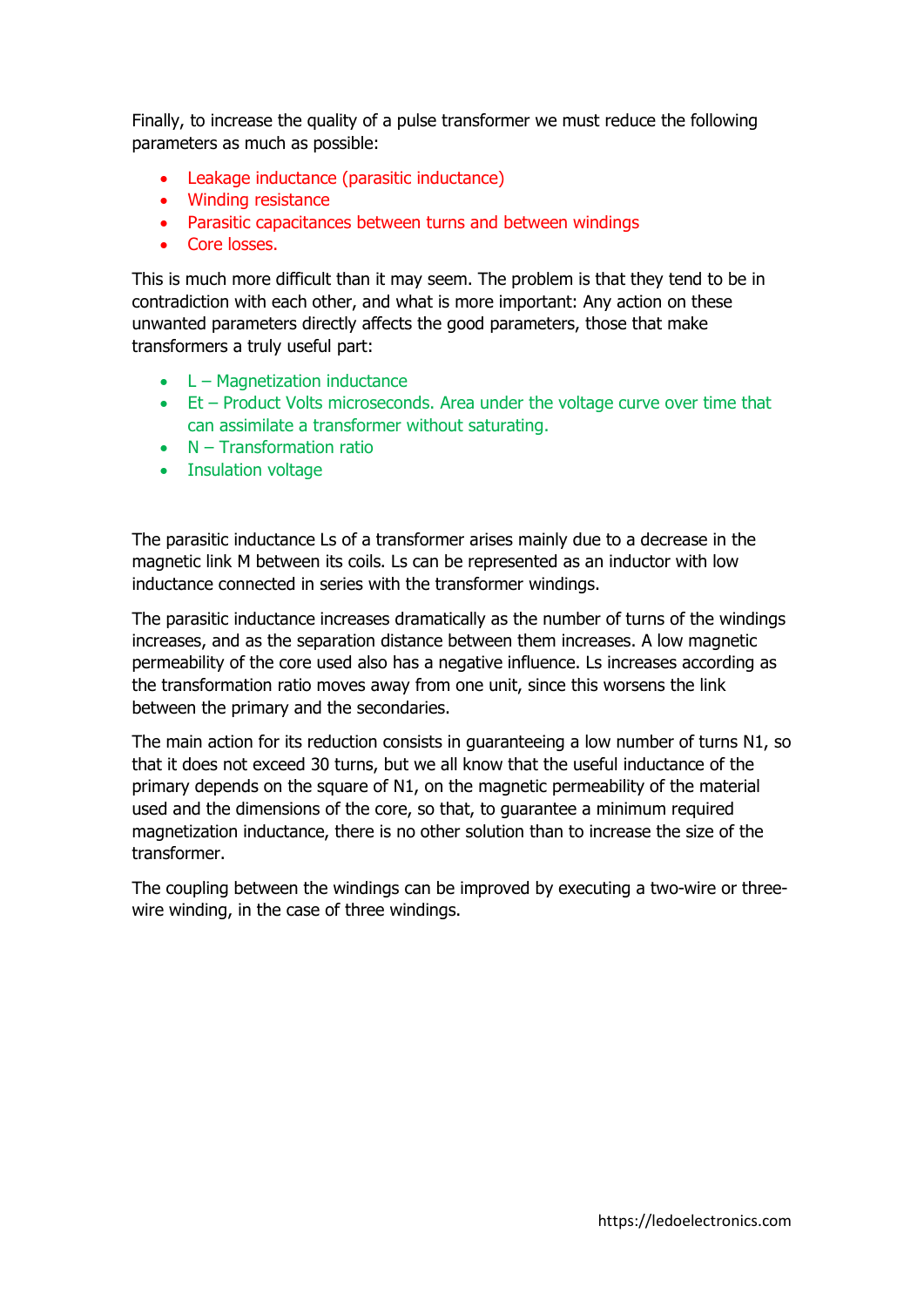

Fig.4. Three-wire winding of a pulse transformer

The three wires are taken in the hand, as shown in Fig. 3 and the three wound wires are rolled at the same time, to guarantee a better magnetic coupling between them. This method does not allow the placement of additional insulation between the coils, so the insulation voltage between them is determined by the characteristics of the wire used. For high voltage applications the use of special wires with reinforced insulation is recommended.

It should be noted that the two-wire winding increases the parasitic capacitance between the windings, as does the execution of an irregular and disorganized winding.

Another measure that reduces the parasitic inductance consists of not leaving half turns in any coil. A half turn is nothing more than a badly coupled turn.

The parasitic inductance of a transformer can be roughly calculated using empirical formulas available in the specialized literature, however, these formulas only serve to have an unreliable idea of how things will go.

The best approach is to measure the parasitic inductance directly. To do this, all but one of the coils should be short-circuited and its inductance measured either using an inductance meter or by indirect methods connecting it to a specific circuit.

Another thing is the capacitance, you need a Tester capable of measuring picofarads between the windings. The inter-turn capacitance cannot be measured.

Measuring the resistance of the windings is the easiest task, and to ensure that it is adequate you only have to choose copper wires with a diameter greater than 0.23 mm.

Maximum recommended values for parasitic parameters of a gate control pulse transformer

| <b>PARAMETER</b> | 50 kHz | 200 kHZ | 500 kHz |
|------------------|--------|---------|---------|
| Resistance, OHM  | 0.5    | 0.5     | 0.5     |
| Capacitance, pF  | 100    | 80      | 50      |
| μH<br>LS,        |        |         | 0.5     |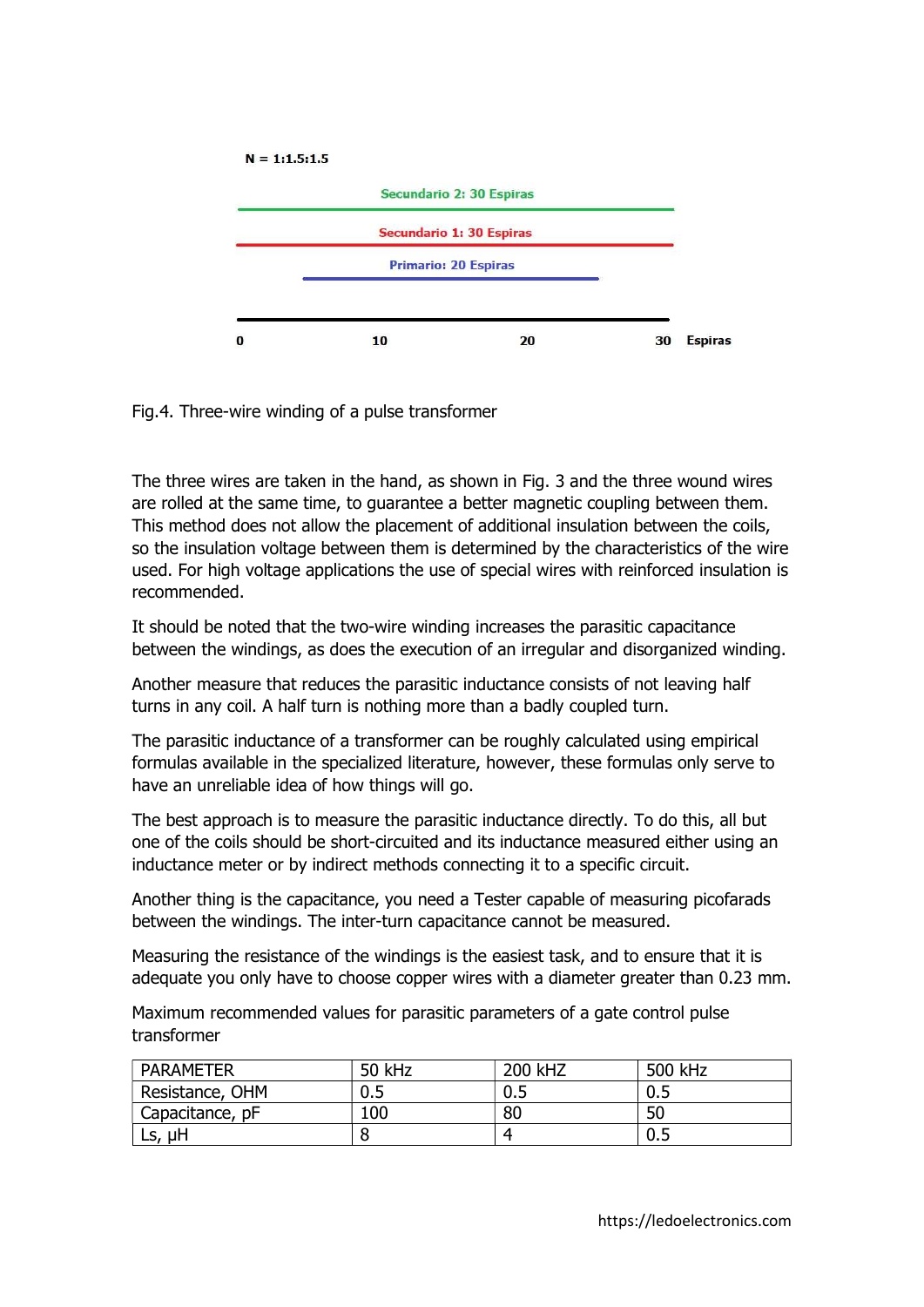Once we have talked about the main parameters that characterize a pulse transformer, let's move on to the practical use that we can make of them. First, we will see how to select a commercial transformer for a specific application, then we will carry out the complete calculation for the manufacture of our own transformer.

#### Example 1.

Select a commercial transformer, to be used in controlling the IXFH12N100 MOSFET of an 800W power supply with the following data:

| Switching frequency    | 200 kHz       |
|------------------------|---------------|
| Maximum Duty Cycle     | 50 %          |
| Driver supply voltage  | <b>20V DC</b> |
| Transformer connection | Unipolar      |
| Power circuit voltage  | 600V DC       |

#### Solution.

Using the graph in Fig. 5, we conclude that the inductance of the primary of the transformer  $L_n$  must be greater than 1000 uH, for a frequency of 200 kHz.

Lower values are not recommended, since the magnetization current would increase:

$$
I_s = V/(2.\pi.f.L_p)
$$

Current that does not intervene in the transmission of the pulse, and only increases the losses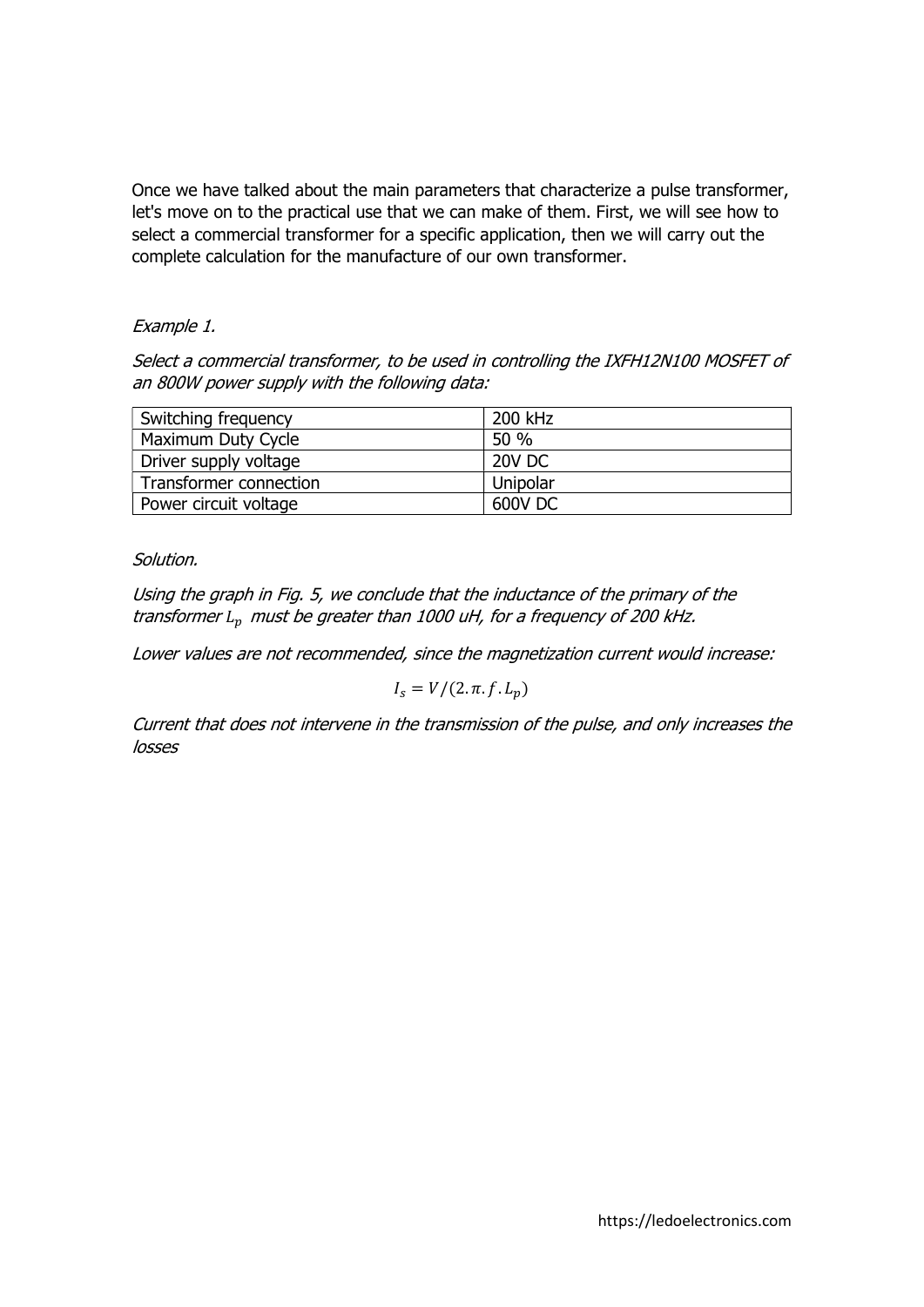

Fig.5. Magnetization inductance of the primary recommended for different frequencies.

Let us calculate the parameter Et required for our case.

The transformer connection is unipolar, that means that it has one end connected to the negative of the 20V source and the other end is connected through a capacitor at the output of a push pull stage, as shown in Fig. 6



Fig.6. Unipolar connection of the pulse transformer.

According to this configuration, the voltage applied to the primary  $V_p = \frac{20V}{2}$  $\frac{0V}{2} = 10V$ 

According to the data, the switching frequency is 200 kHz and the maximum pulse time is half the period, then we have:

$$
E_t = 10V \times 2.50 \mu s = 25 \ V \mu s
$$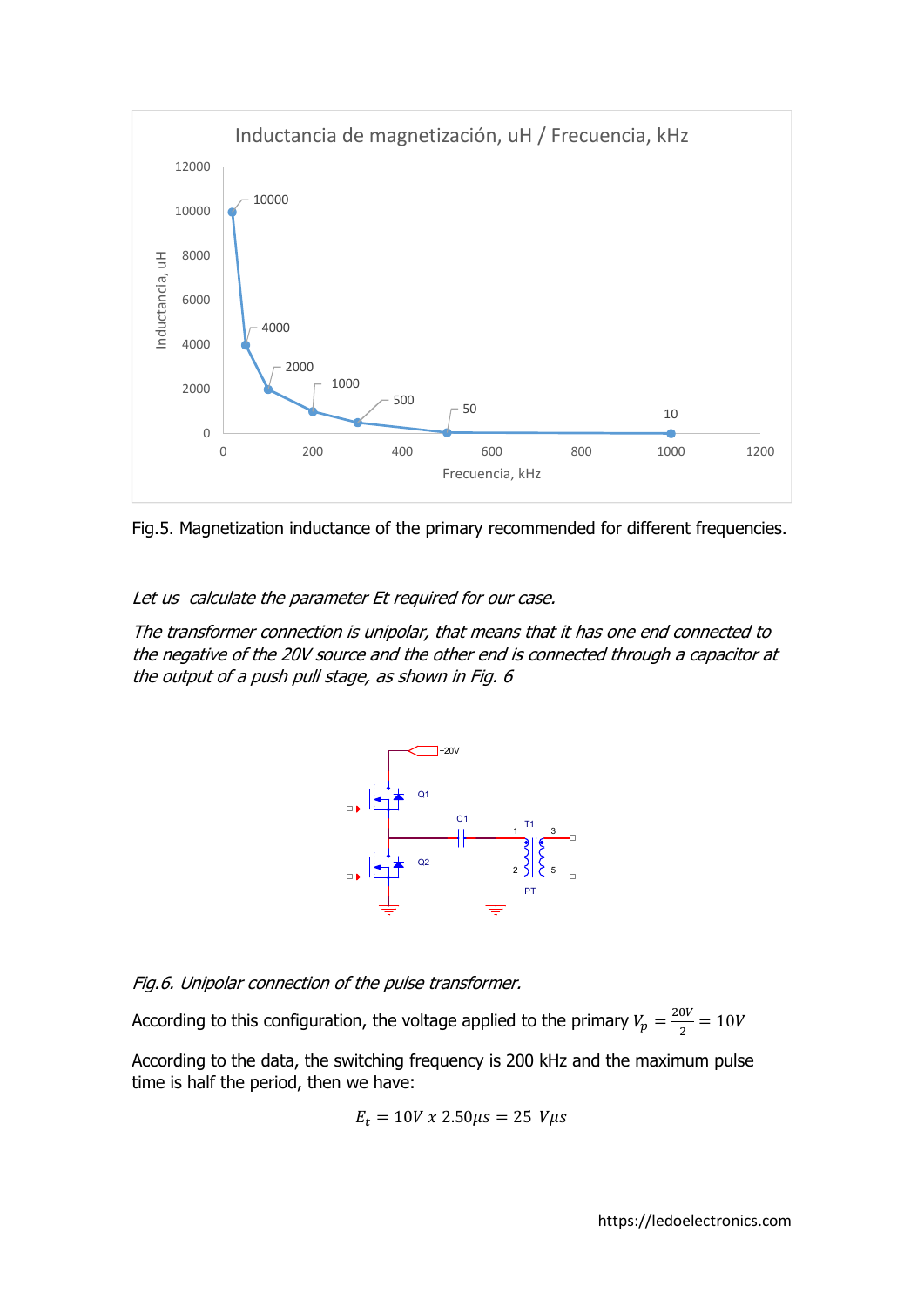A control signal on the gate of the MOSFET IXFH12N100 of  $\pm$  10V, is more than enough to keep it in saturation state, so we can assume the 1: 1 transformation ratio.

Last but not least, we still have the insulation voltage. This is a 600V DC application. Taking into account the overvoltage peaks caused during switching, the voltage on the transformer secondary can reach 800...900V. We choose an insulation voltage of 1000V.

Finally, summarizing we have the following parameters that our candidate should meet:

| INDUCTANCE OF THE PRIMARY | $Lp > = 1000$ uH              |
|---------------------------|-------------------------------|
| <b>VOLTS/MICROSECONDS</b> | $Et > = 25$                   |
| TRANSFORMATION RATIO      | $N = 1:1$                     |
| INSULATION VOLTAGE        | 1000V                         |
| PARASITIC INDUCTANCE      | $\text{Ls} \leq 4 \text{ Uh}$ |
| PARASITIC CAPACITANCE     | $Cs \le 100$ pF               |

We select the Murata 78601/16C transformer that meets all our requirements:



- 
- I 1kVrms isolation
- Industry standard pinout

**786 Series General Purpose Pulse Transformers** 

| <b>Order Code</b> | <b>Turns</b><br>Ratio<br>$\pm 2\%$ | Inductance<br>Primary<br>Min. | Primary Min<br>Product, Et<br>Volt-time | Inductance<br>Leakage<br>Тyр. | Interwinding<br>Capacitance<br>Typ. | Resistance<br>Max.<br>DC | Isolation<br>Voltage | Configuration<br>Winding |
|-------------------|------------------------------------|-------------------------------|-----------------------------------------|-------------------------------|-------------------------------------|--------------------------|----------------------|--------------------------|
|                   |                                    | μH                            | Vus                                     | μH                            | pF                                  | $\Omega$                 | <b>Vrms</b>          |                          |
| 78601/4C          | 1:1                                | 100                           | $\overline{4}$                          | 0.19                          | 8                                   | 0.17                     |                      |                          |
| 78601/3C          | 1:1                                | 200                           | 6                                       | 0.20                          | 14                                  | 0.25                     | 1000                 | $\mathbf{1}$             |
| 78601/2C          | 1:1                                | 500                           | 10                                      | 0.25                          | 22                                  | 0.34                     |                      |                          |
| 78601/8C          | 1:1                                | 1000                          | 15                                      | 0.29                          | 35                                  | 0.45                     |                      |                          |
| 78601/1C          | $1 - 1$                            | 2000                          | 20                                      | 0.47                          | 49                                  | 0.60                     |                      |                          |
| 78601/16C         | 1:1                                | 4000                          | 28                                      | 0.47                          | 78                                  | 0.84                     |                      |                          |
| 78601/9C          | 1:1                                | 10000                         | 56                                      | 0.86                          | 121                                 | 1.30                     |                      |                          |
| 78602/4C          | 1:1:1                              | 100                           | $\overline{4}$                          | 0.11                          | 12                                  | 0.18                     |                      |                          |
| 78602/3C          | 1:1:1                              | 200                           | 6                                       | 0.17                          | 19                                  | 0.24                     | 1000                 | $\overline{c}$           |
| 78602/2C          | 1:1:1                              | 500                           | 10                                      | 0.27                          | 32                                  | 0.34                     |                      |                          |
| 78602/8C          | 1:1:1                              | 1000                          | 15                                      | 0.35                          | 47                                  | 0.46                     |                      |                          |
| 78602/1C          | 1.1.1                              | 2000                          | 20                                      | 0.60                          | 72                                  | 0.66                     |                      |                          |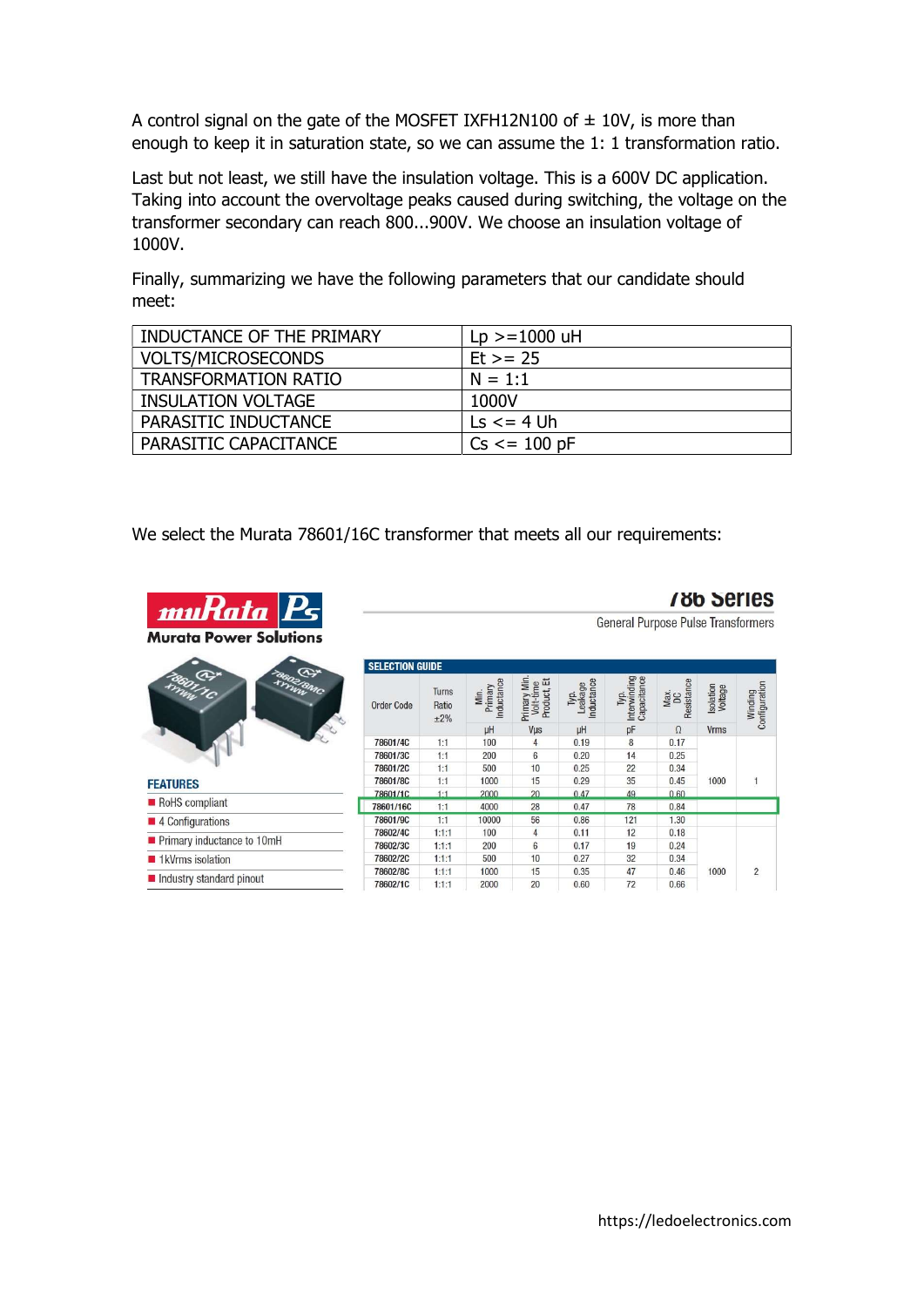## CALCULATION AND MANUFACTURE OF A PULSE TRANSFORMER FOR GATE **CONTROL**

To proceed with this task, it is necessary to have a series of specific data on the working conditions of the pulse transformer, as well as the characteristics of the semiconductor device or devices to be controlled.

## List of input parameters for the calculation:

- Switching frequency, kHz
- Duty Cycle, 0...1 or as a % of the period
- Supply voltage, V
- Driver configuration, unipolar o bipolar
- Transformation ratio
- Number of secondaries
- Insulation voltage

It is about obtaining a transformer, minimizing its parasites, in such a way that the output signal is distorted as little as possible, has sufficient amplitude and has short fronts and edges, which guarantee a rapid on and off of the transistors and / or thyristors that are controlled, also complying with the insulation requirements.

### Choice of core type.

We already know that, to obtain a high quality pulse transformer, it is crusial to minimize the number of turns of its coils, and at the same time to be able to guarantee the magnetization inductance recommended for the switching frequency, according to the graph in Fig. 5.

We should select a material with the highest possible magnetic permeability for a given frequency. Values between 4000 and 10000 are appropriate for frequencies below 400 kHz, materials N30, N87,3F3, SF-139 and many others can be used. The cores can be of any type, but the best results offer toroids and armoured EP and POT. In case of using the latter, or any other of the divided type, it is important trying to achieve the minimum possible air gap; even a thin layer of glue in the contact area has a negative influence on the  $\mu_e$  value, so avoid applying glue on the inside.

The size must be sufficient to be able to reach the magnetization inductance with few turns. It must be achieved with less than 30 turns (the lower the number of turns, the lower the values of all the parasitic parameters of the transformer). For this purpose we can use the parameter  $A_L$ that appears in the data sheet of the magnetic cores.  $A_L$ is the inductance of the core for a given number of turns. The data sheet must be consulted carefully, since it may refer to 100 turns, or a single turn, depending on the manufacturer and the size of the core. The inductance depends on the number of turns in a quadratic relationship, so knowing the parameter  $A_L$  we can use the following formulas to calculate the turns necessary to obtain the inductance of magnetization, or inductance of the primary: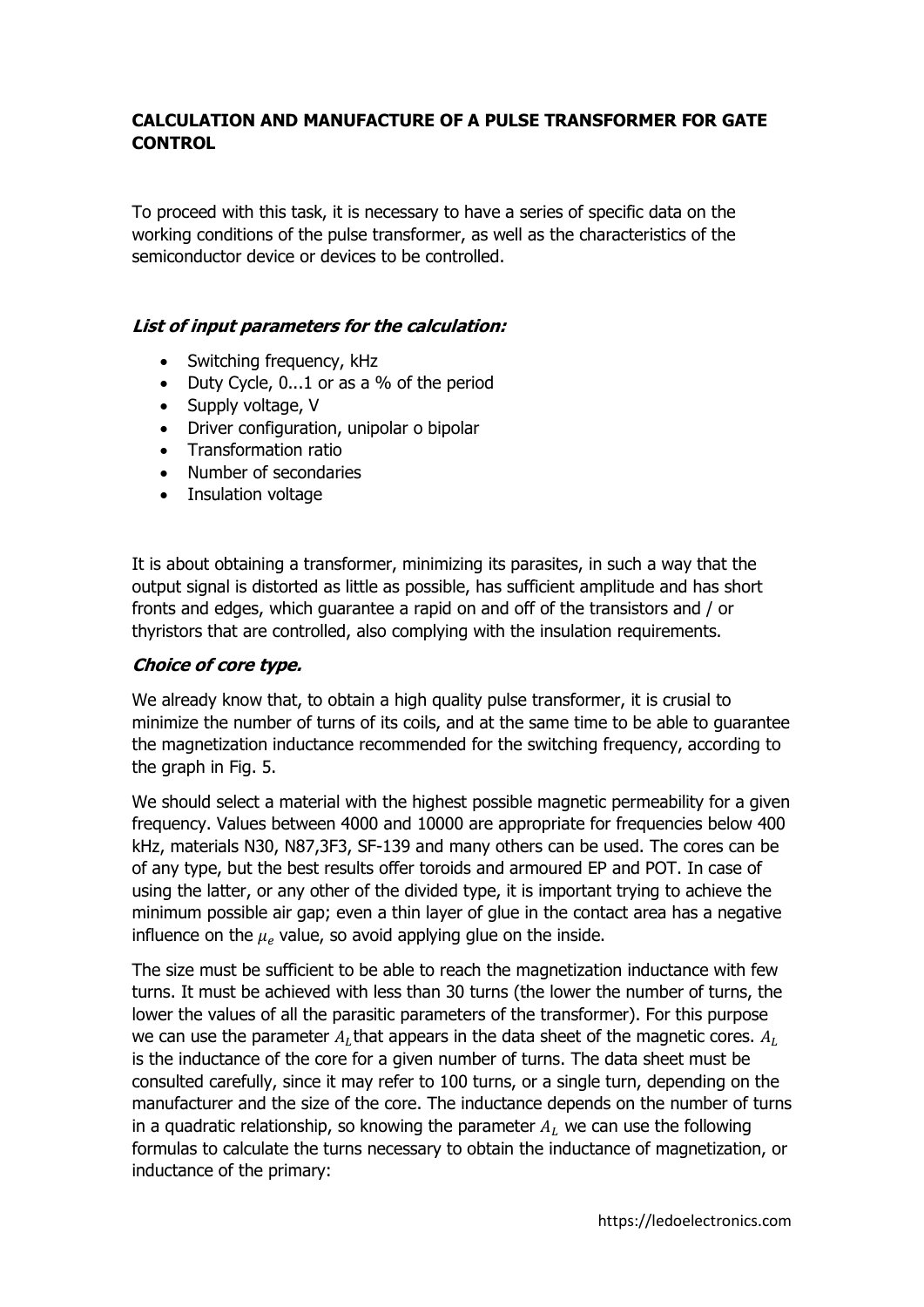$N = \frac{\left|L_p\right|}{4}$  $\frac{L_p}{A_L}$  if  $A_L$  is referred to a single turn  $N = 100.$   $\frac{L_p}{4}$  $\frac{L_p}{A_L}$  if  $A_L$  is referred to 100 turns

In both formulas,  $L_p$  and  $A_L$  should be expressed in the same units.

In case we have no knowledge of the parameter  $A_L$ , we should try to identify the effective magnetic permeability of the core by practical methods, and calculate or measure its inductance. Knowing the type of material and its geometric measurements, you can make use of the Apple available on the Web at ledoelectronics.com to calculate the inductance of different types of cores.

Once selected a core that guarantees us the recommended magnetization inductance, with a number of turns  $N \leq 30$  we have to check that it does not saturate, taking into account the factor Et (volts microseconds)

$$
N \ge \frac{V.t}{B.A_e. 10^2}
$$

**Where** 

 $V -$  is the voltage in volts applied to the primary of the transformer

 $t -$  is the pulse time in microseconds. It is calculated knowing the minimum working frequency and the maximum Duty Cycle.

 $B -$  is the maximum magnetic induction of the core in Tesla.

 $A_e$  – is the cross-sectional area of the core in  $cm<sup>2</sup>$ 

If the number of turns meets the requirement of the above formula, then we can continue with the calculation of the remaining parameters. Otherwise, it would be necessary to look for a larger core.

The rest is a simple task. The largest diameter of the wires should be used that allow us a two-wire or three-wire winding if we have chosen a toroid. For the rest of the cores, a single layer winding per coil is recommended, and if we have two secondary windings, we should wind the primary between the two secondaries to improve the magnetic link. It is a good practice to use cables that directly guarantee the insulation voltage required by the application, since by adding additional insulation between the coils, we increase the parasitic inductance.

The transformation ratio is chosen so that the amplitude of the output voltage matches with the recommended values for the type of power semiconductor that needs to be controlled. The quality of the transformer worsens as the number of turns of the secondaries increases in relation to the primary, so it is good to maintain an 1: 1 ratio. Adapt the driver's power supply and use bipolar configurations for the transformer energization.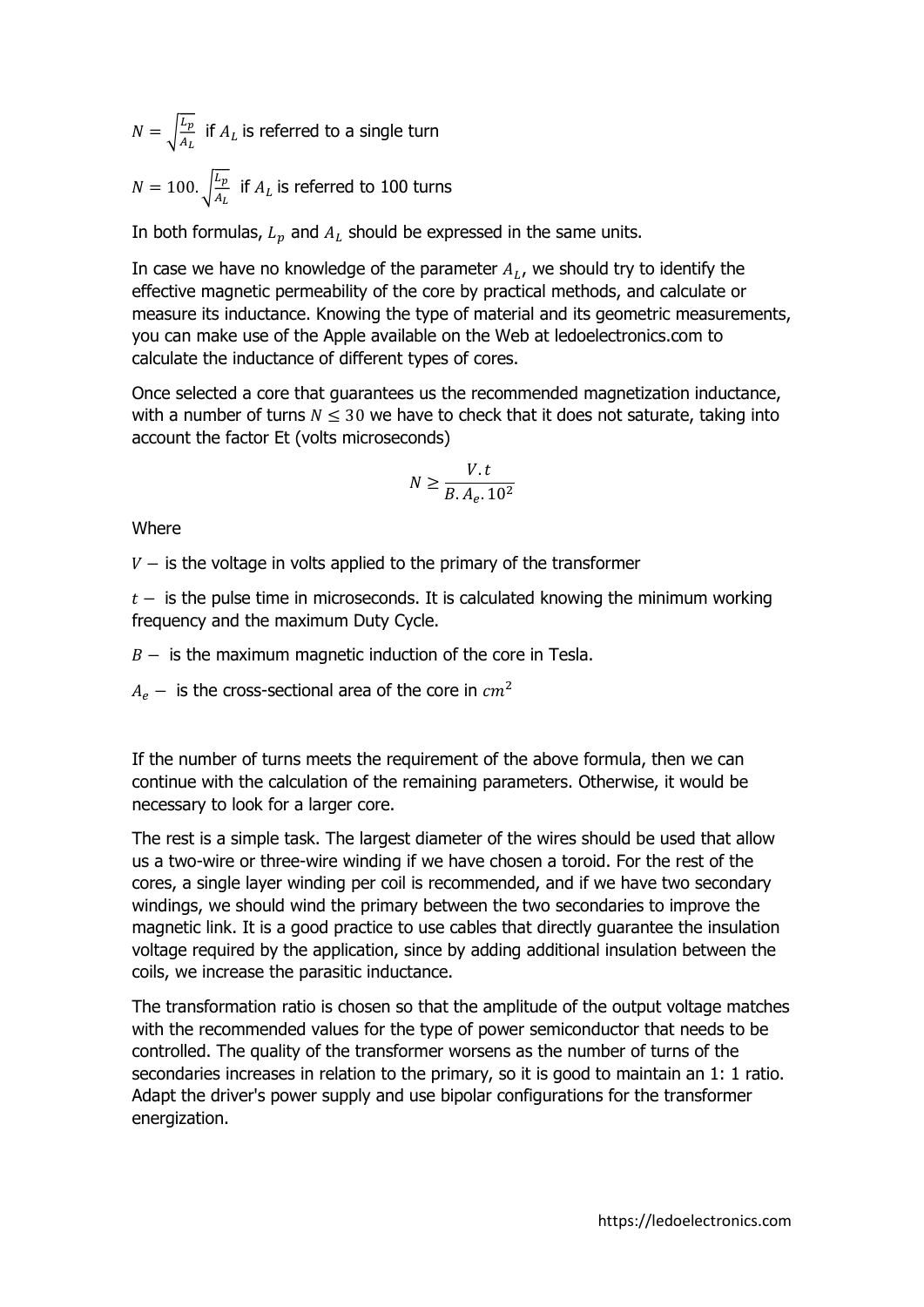It is important to remember that transformers cannot pass the DC component. If the application requires a PWM regulation with wide margins, it is necessary to use a level restoring circuit in the secondary, such as those represented in Fig. 7.



Fig.7. DC level restoring circuits.

Example 2.

Manufacture a pulse transformer to be used in the Driver represented in Fig8, with the following data:



Fig.8. Practical circuit for the control of a half bridge of a converter used in induction heating.

| SWITCHING FREQUENCY         | <i>170 kHz</i> |
|-----------------------------|----------------|
| <b>POWER SUPPLY VOLTAGE</b> | 15V            |
| <b>CONFIGURATION</b>        | <i>BIPOLAR</i> |
| <b>DUTY CYCLE</b>           | O.5            |
| TRANSFORMATION RATIO        | 1:1.5:1.5      |
| <b>INSULATION VOLTAGE</b>   | <i>500V</i>    |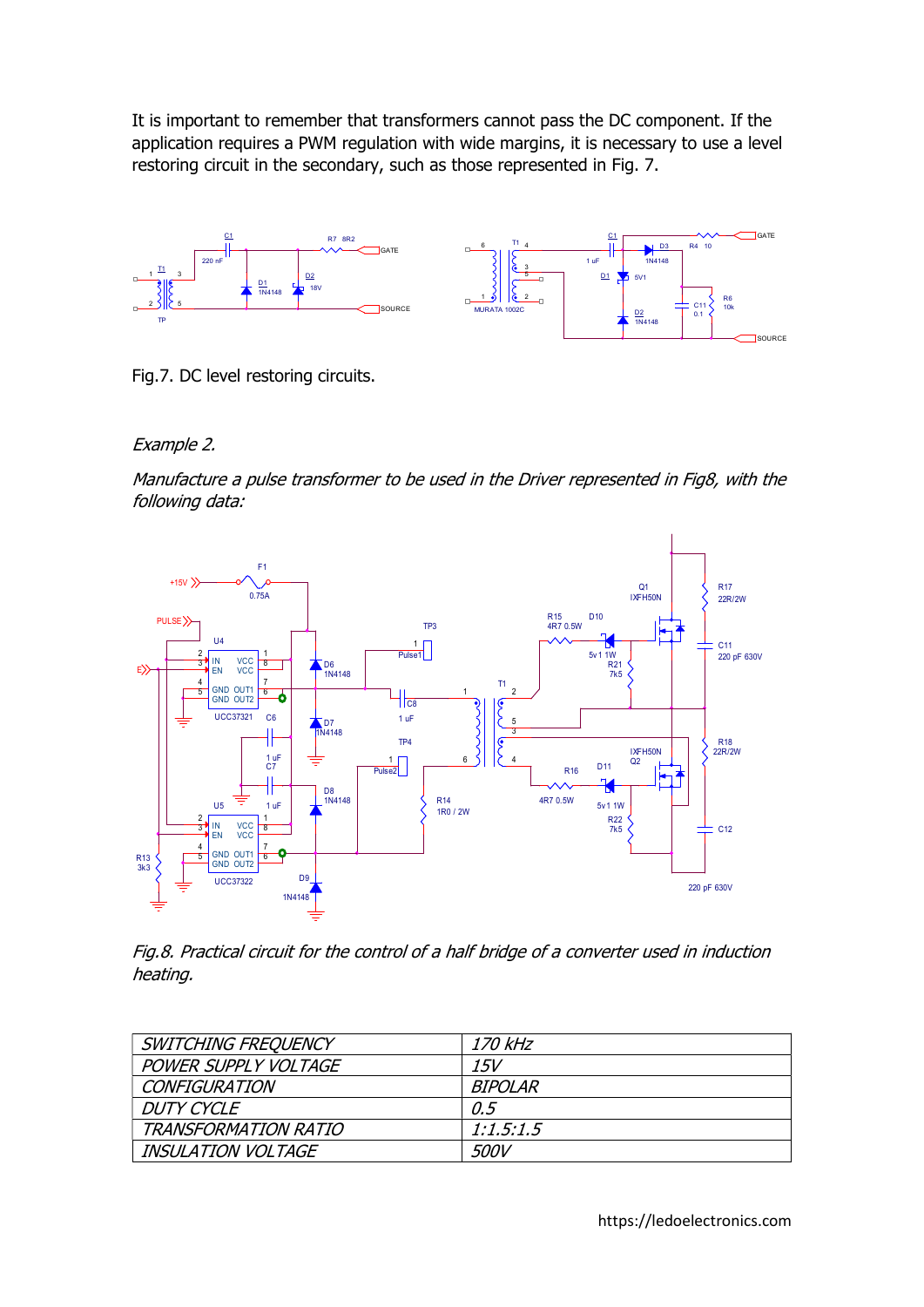The transformation ratio chosen is of 1.5 to compensate for the loss of amplitude in the Zéners D10 and D11 used to achieve a small dead time between turning on the MOSFETs.

According to the graph in Fig. 5 the recommended value of the magnetization inductance  $Lp = 1500$  uH.

Let us try with the Epcos B64290L0045x830 toroid ring which has the following parameters as per its datasheet:

- $D = 16$  mm,  $d = 9.6$  mm,  $h = 6.3$  mm
- $\mu_r = 4300$
- $A_L = 2.77 \mu H$  (expressed for a single turn)
- $A_e = 19.73$  mm<sup>2</sup> = 0.1973 cm<sup>2</sup>

Calculating the number of turns of the primary:

$$
N_p = \sqrt{\frac{1500}{2.77}} = 23.27 \approx 23
$$

Verifying that the transformer does not saturate. The pulse time:

$$
t = \frac{10^6}{170000} \times 0.5 = 2.94 \,\mu s
$$

Applying the formula:

 $N_p \ge \frac{15V \times 2.94}{0.2 \times 0.1973 \times 10^2} = 11.18$ 

There is no danger of core saturation, we can continue with the calculations

The turns of the secondary windings:

 $N_{2A} = N_{2B} = 23 \times 1.5 = 35$ 

We chose the 0.25 mm Triplex TIW-M wire for the three coils, and we carry out a three-wire winding all over the ring. The insulation properties of this wire far exceed the demands of today's application.